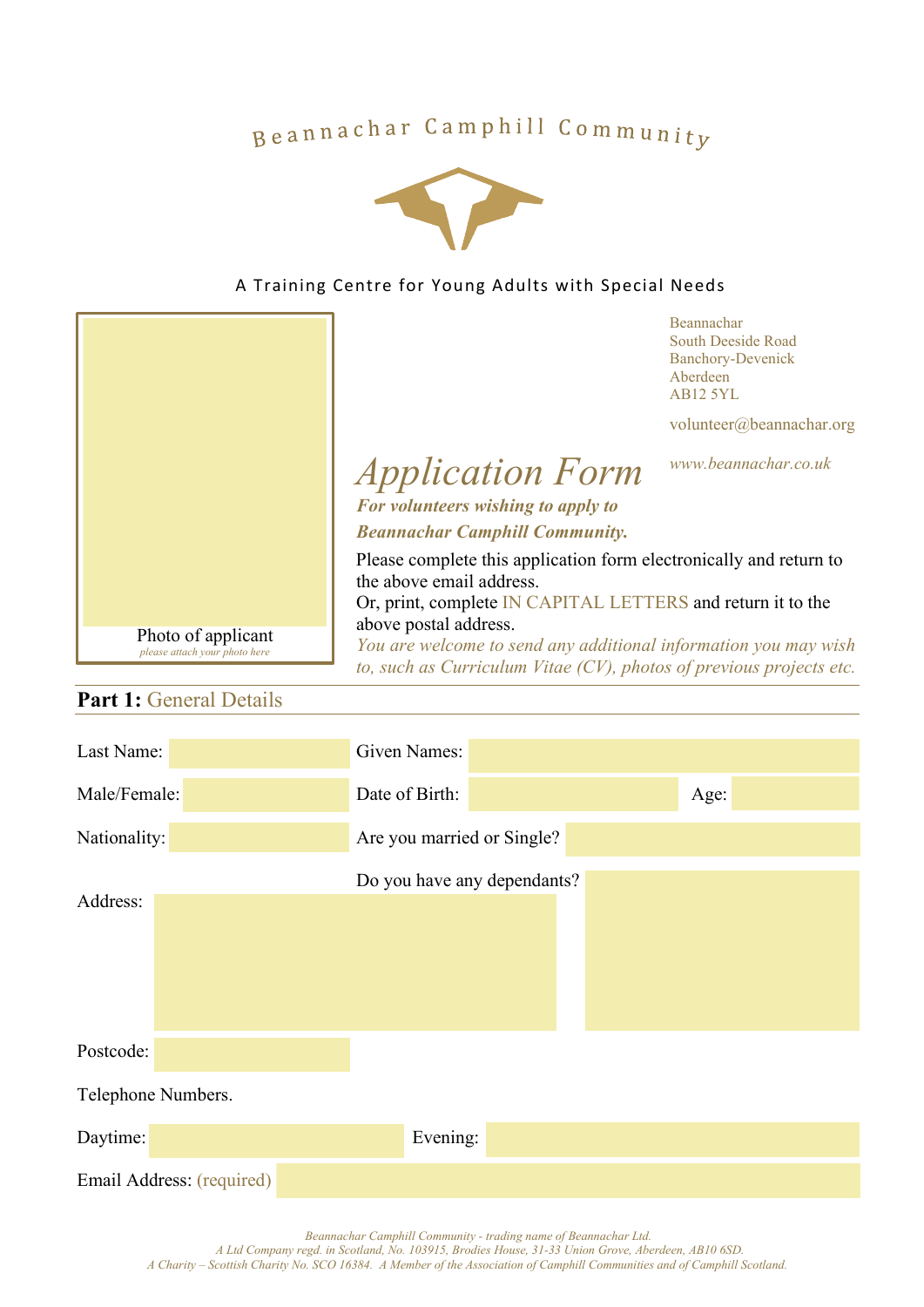## Part 2: Length of Stay

How long do you wish to stay? *Priority will be given to those who wish to stay a full 12 months or longer.*

Proposed Date of Arrival: Proposed Date of Departure:

(If you are accepted and wish to change your date of arrival or departure, please inform Beannachar **BEFORE** you come as this may affect our decision to accept you)

**Part 3:** Education (please include dates if possible)

Qualifications attained:

Further Education (University, college, Apprenticeships, etc...): *If relevant…*

**Part 4:** Work Experience

Please detail your work experience together with approximate dates – include part time, full time, and voluntary work.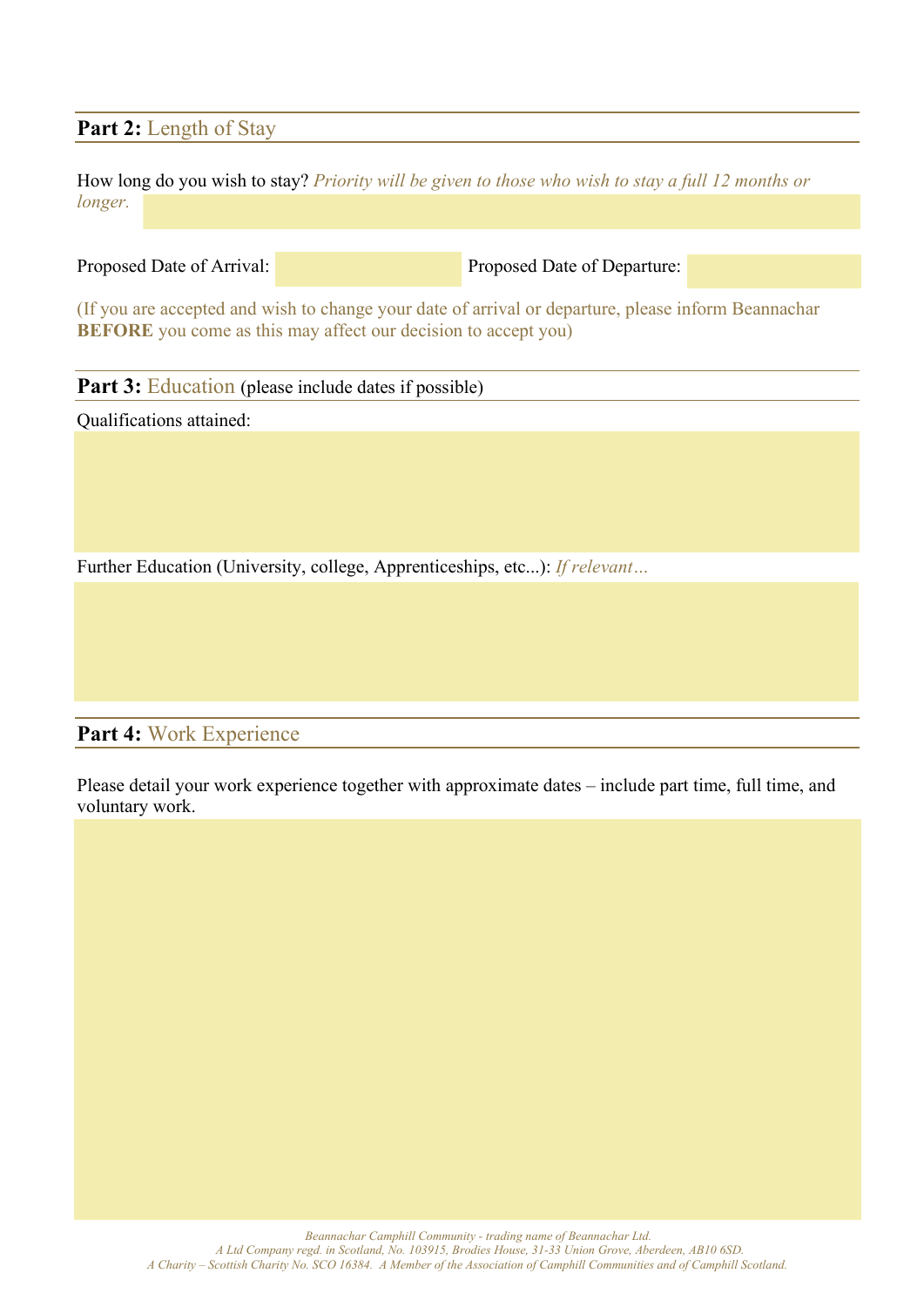## **Part 5:** Personal Details

*The following information will be held in strict confidence, and, unless further information is required, will not affect your application. However, failure to reveal relevant information which affects your work may result in our need to review your volunteer agreement with us.* 

Do you have any medical history, mental or physical, including ongoing chronic health conditions that could **affect your work**? *For example a back problem could affect the type of work you do.*

|                                                                                           | <b>Could affect your work</b> ? For example a back problem could affect the type of work you ao.     |  |  |  |
|-------------------------------------------------------------------------------------------|------------------------------------------------------------------------------------------------------|--|--|--|
| If yes, please provide details:                                                           | $\overline{N_{0}}$<br>Yes                                                                            |  |  |  |
|                                                                                           |                                                                                                      |  |  |  |
|                                                                                           | Are you on any prescribed medication? If so, for what condition?                                     |  |  |  |
|                                                                                           | Do you have any particular dietary requirements? For example: vegetarian, vegan, gluten/lactose free |  |  |  |
|                                                                                           | Any other personal information which you want to share with us and will help us to meet your needs?  |  |  |  |
| Can you drive? Yes                                                                        | Type of license car, van, minibus<br>No                                                              |  |  |  |
|                                                                                           | Date you passed your test                                                                            |  |  |  |
|                                                                                           | Issuing country                                                                                      |  |  |  |
| <b>Part 6: Language Skills</b>                                                            |                                                                                                      |  |  |  |
| How well can you speak English?                                                           | Fluent<br>Conversational<br>Cannot speak English                                                     |  |  |  |
| Do you speak any other languages (state whether these are 'fluent,' or 'conversational')? |                                                                                                      |  |  |  |
|                                                                                           |                                                                                                      |  |  |  |
|                                                                                           | Beannachar Camphill Community - trading name of Beannachar Ltd.                                      |  |  |  |

*A Ltd Company regd. in Scotland, No. 103915, Brodies House, 31-33 Union Grove, Aberdeen, AB10 6SD. A Charity – Scottish Charity No. SCO 16384. A Member of the Association of Camphill Communities and of Camphill Scotland.*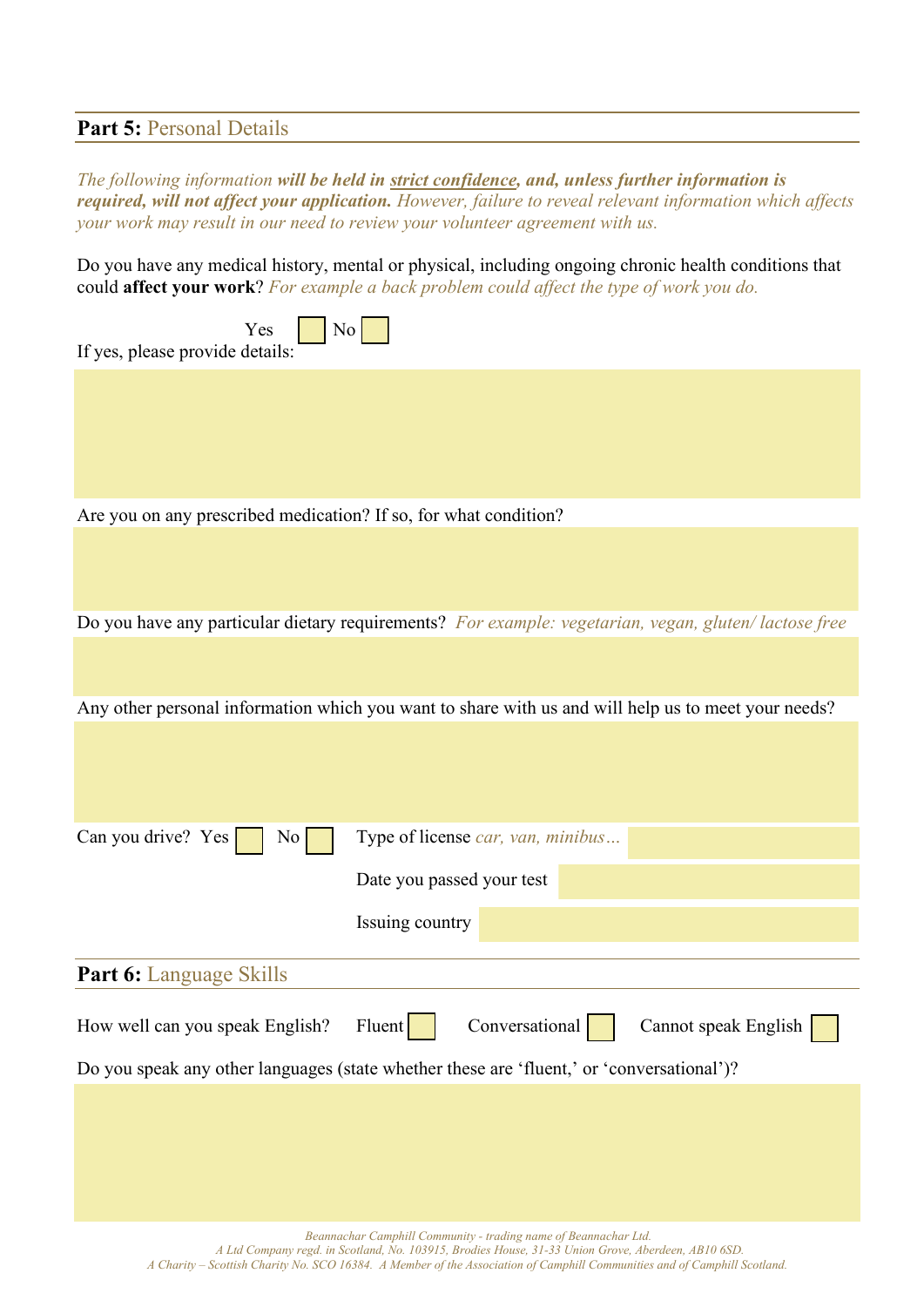## Part 7: Why Beannachar?

#### Why do you wish to come to Beannachar Camphill Community?

Do you have any hobbies, skills, or abilities that you would like to offer the community?

Do you play any musical instruments, would you be happy to play these in Beannachar?

## Part 8: How did you find out about Beannachar Camphill Community?

| From a friend:         | Friend's name:   |                                                                 |
|------------------------|------------------|-----------------------------------------------------------------|
| From the Internet:     | Name of website: |                                                                 |
| From a book:           | Name of book:    |                                                                 |
| Other, please specify: |                  |                                                                 |
|                        |                  | Beannachar Camphill Community - trading name of Beannachar Ltd. |
|                        |                  |                                                                 |

*A Ltd Company regd. in Scotland, No. 103915, Brodies House, 31-33 Union Grove, Aberdeen, AB10 6SD. A Charity – Scottish Charity No. SCO 16384. A Member of the Association of Camphill Communities and of Camphill Scotland.*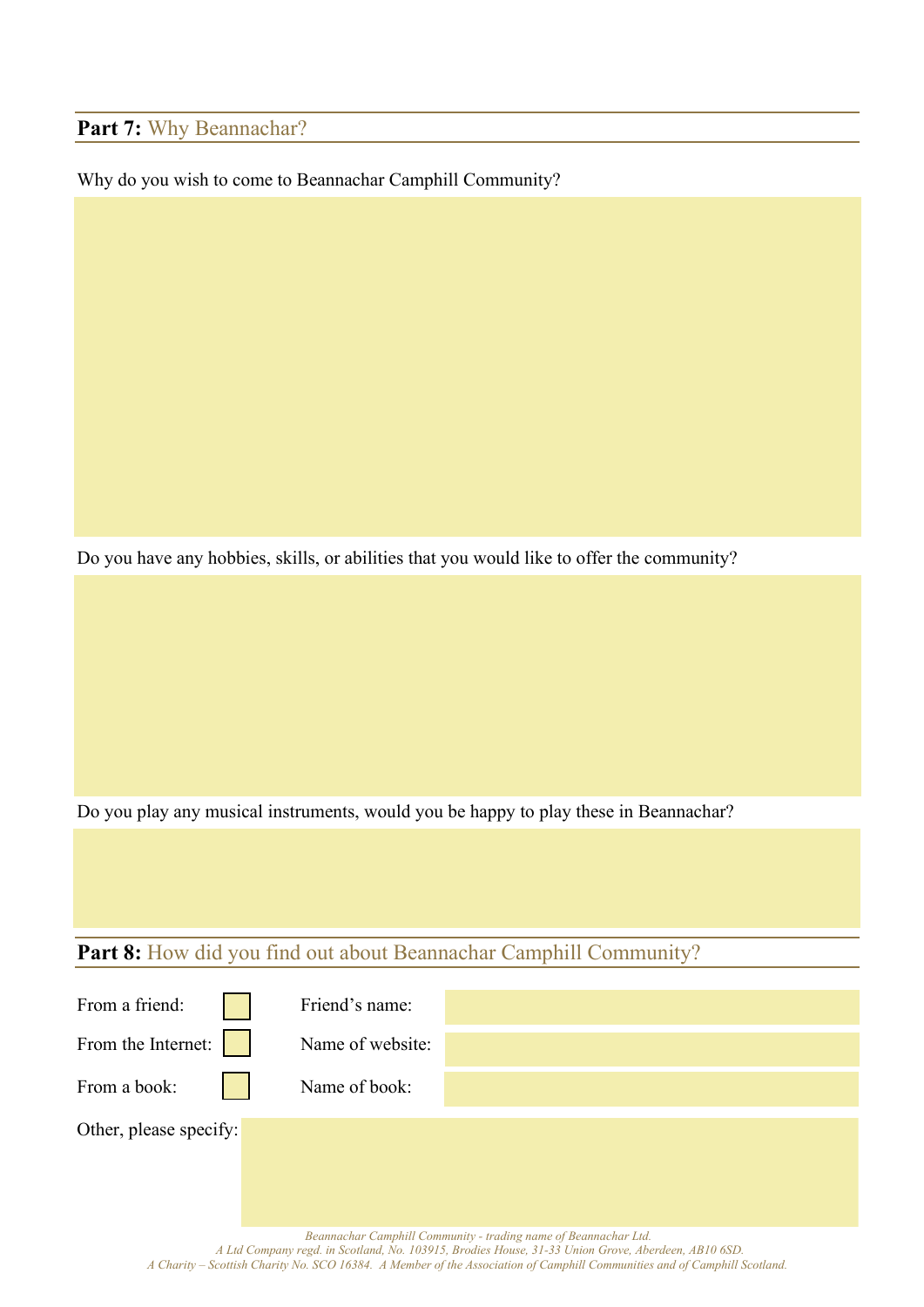#### **Part 9:** References

You must give the names of two referees with this application form. If you are about to or have recently left school or college, one referee should be your teacher/tutor. Otherwise one referee should be your present or recent employer. Do not send the names of friends or family as referees. Please give the names, addresses, and, most importantly, email addresses of the referees below. We are required by law to obtain references directly from your referees, so please do not get your referee to send the reference to you. We will contact them directly.

 $\overline{\phantom{a}}$ 

|                         | 1. Professional Referee<br>a teacher or employer | 2. Character Referee<br>a club leader, family<br>friend, etc. |
|-------------------------|--------------------------------------------------|---------------------------------------------------------------|
| Name:                   |                                                  |                                                               |
| Address:                |                                                  |                                                               |
| Telephone<br>Number:    |                                                  |                                                               |
| Email<br>Address:       |                                                  |                                                               |
| Relationship<br>To You: |                                                  |                                                               |

**Part 10:** Have you ever lived and worked in Britain?

 $Yes \mid \mid No$ 

If your answer above was yes, please give details:

I hereby declare that the information supplied in my application is correct to the best of my knowledge.

Signed: Date of application: